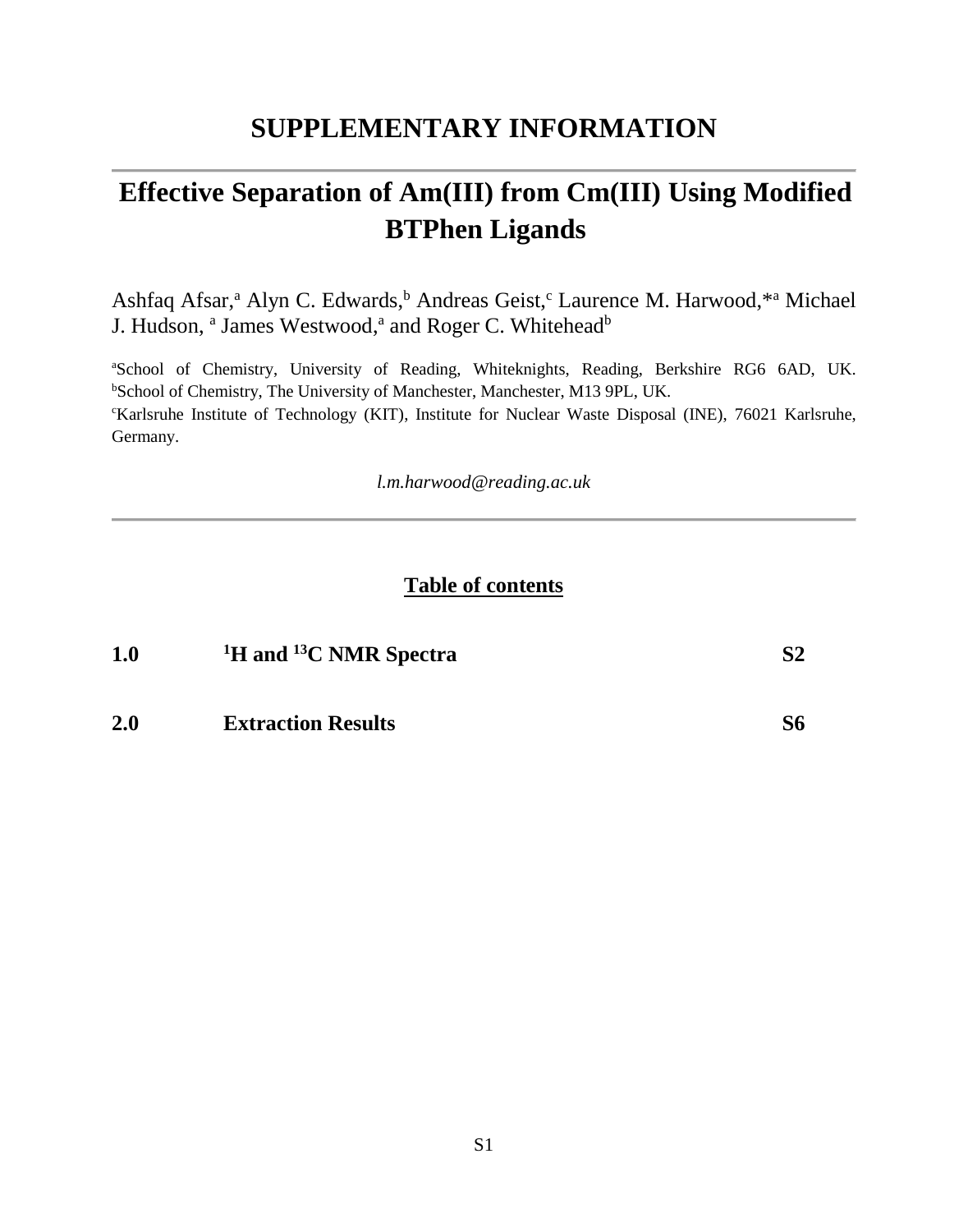## **1. <sup>1</sup>H and <sup>13</sup>C NMR Spectra**



**Figure S1.** <sup>1</sup>H and <sup>13</sup>C NMR spectra of CyMe4-BTPhen **2**.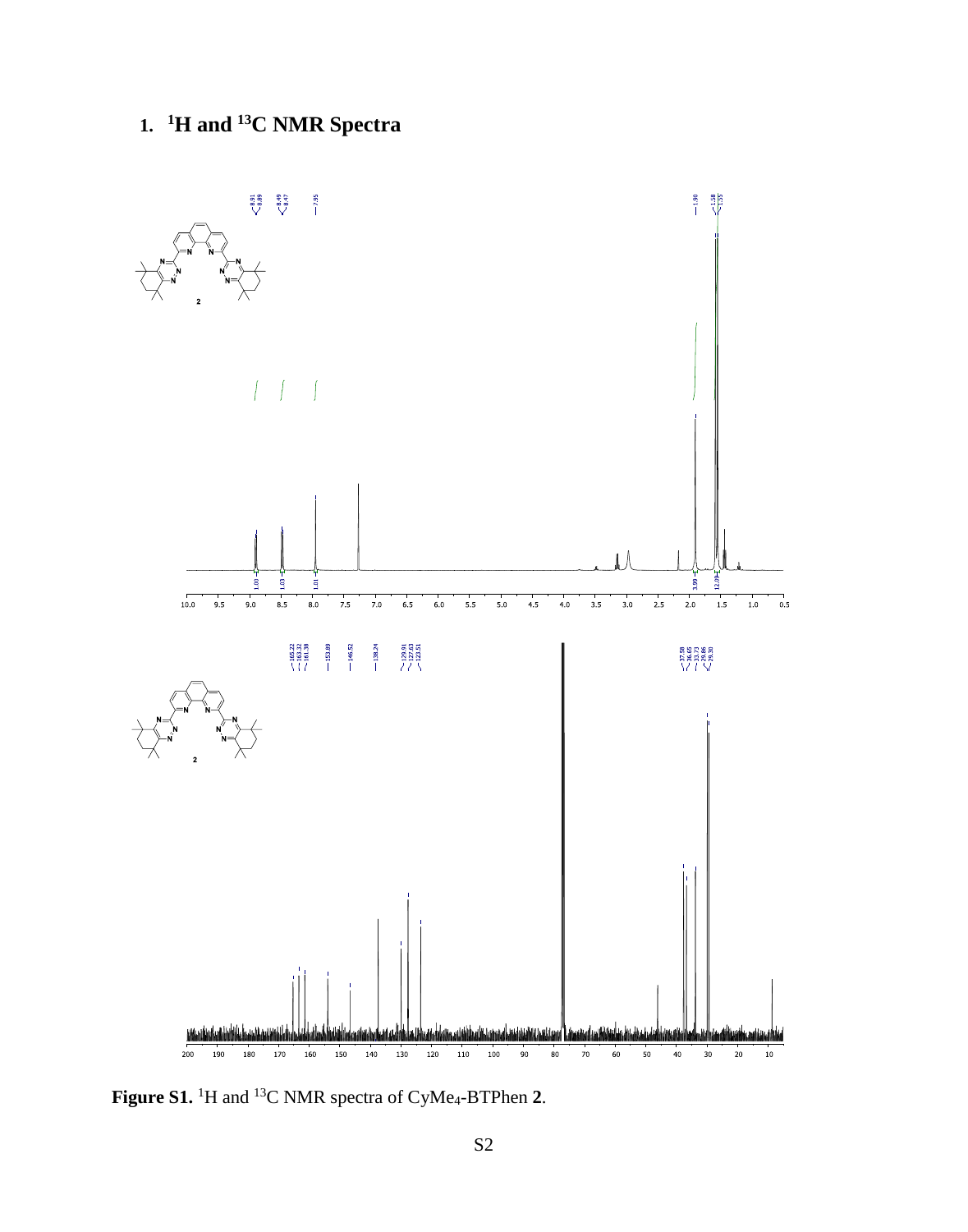

**Figure S2.** <sup>1</sup>H and <sup>13</sup>C NMR spectra of 5-BrCyMe4-BTPhen **3**.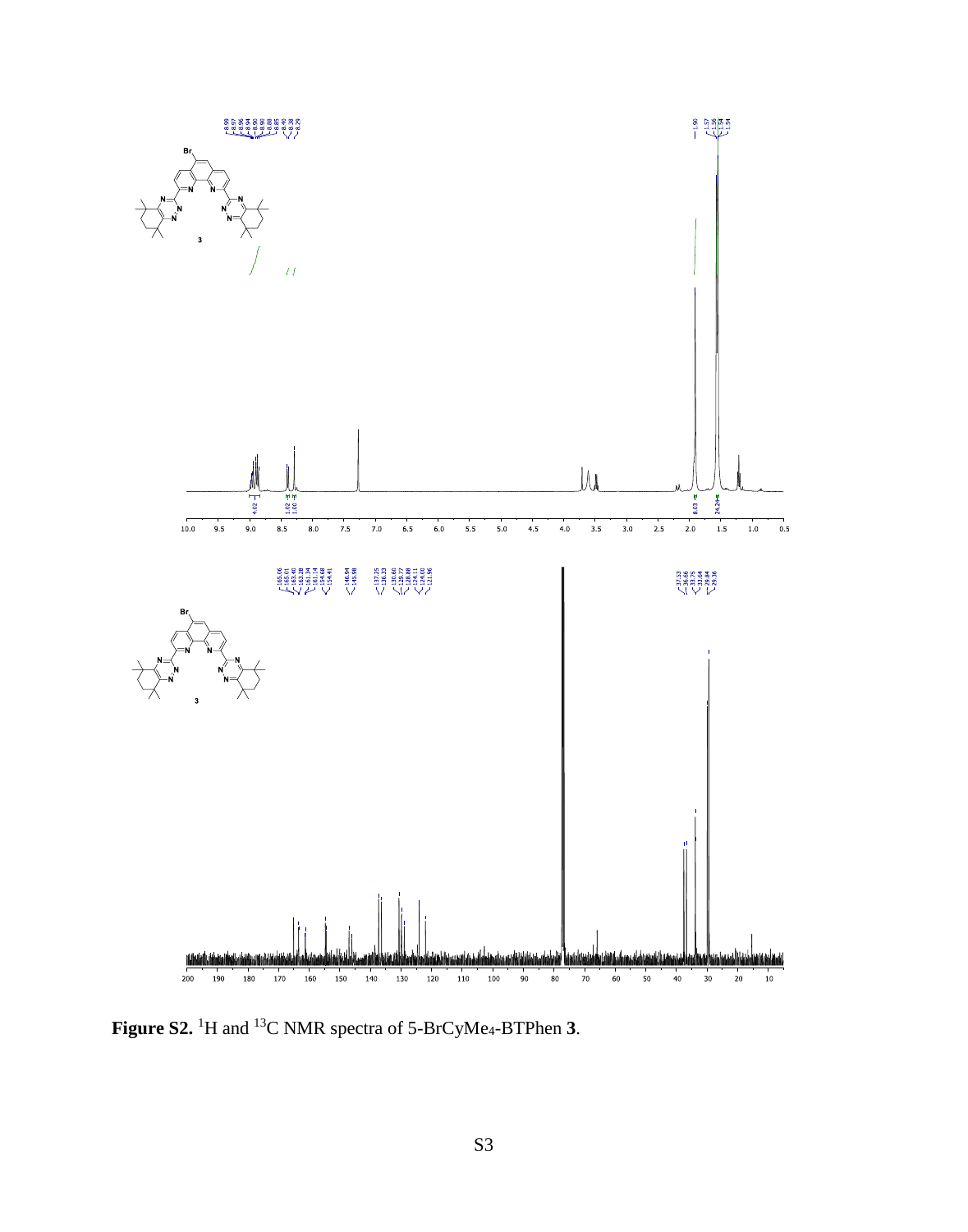

**Figure S3.** <sup>1</sup>H and <sup>13</sup>C NMR spectra of 5-(4-hydroxyphenyl)-CyMe4-BTPhen **4**.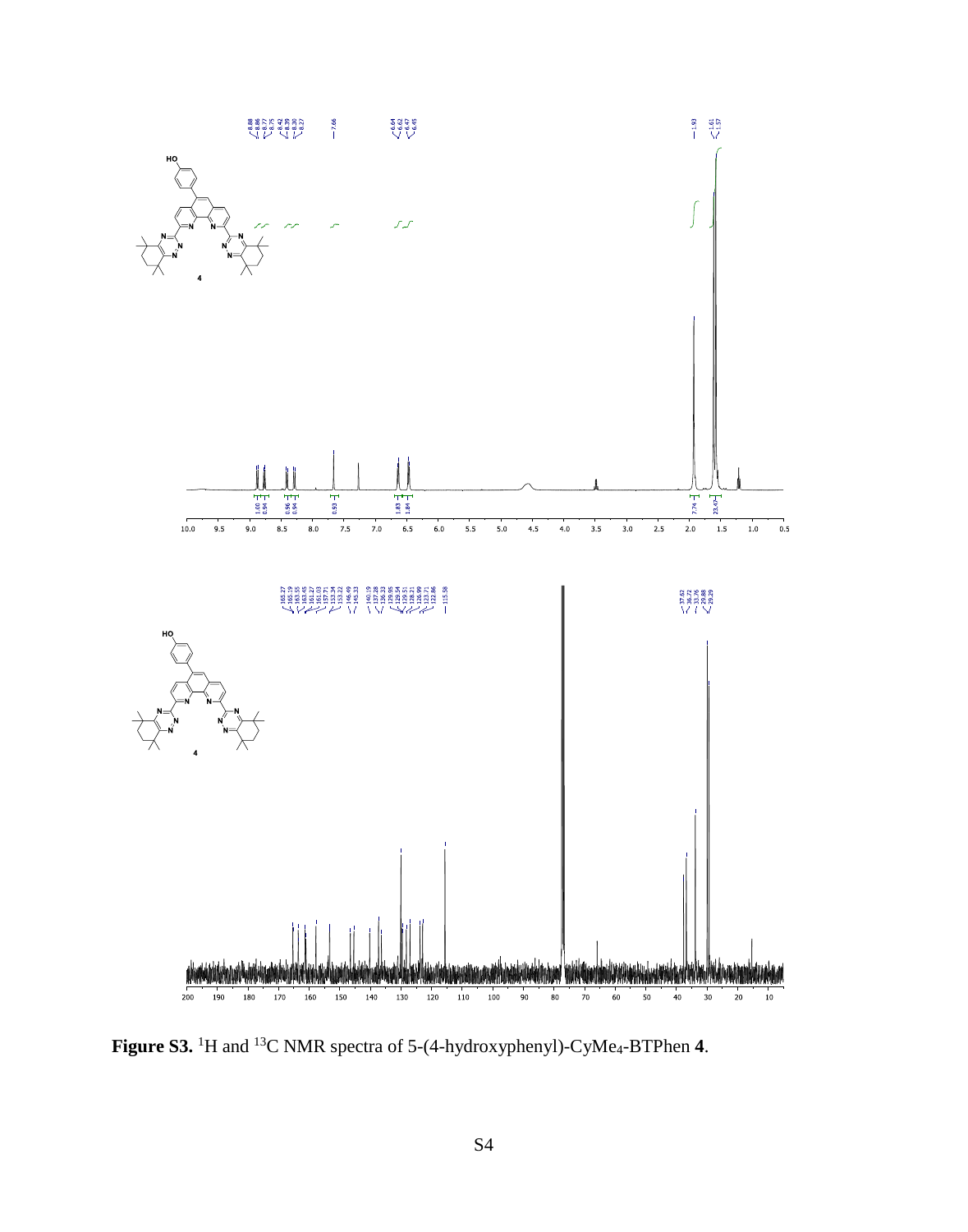

**Figure S4.** <sup>1</sup>H and <sup>13</sup>C NMR spectra of 5,6-diBrCyMe4-BTPhen **5**.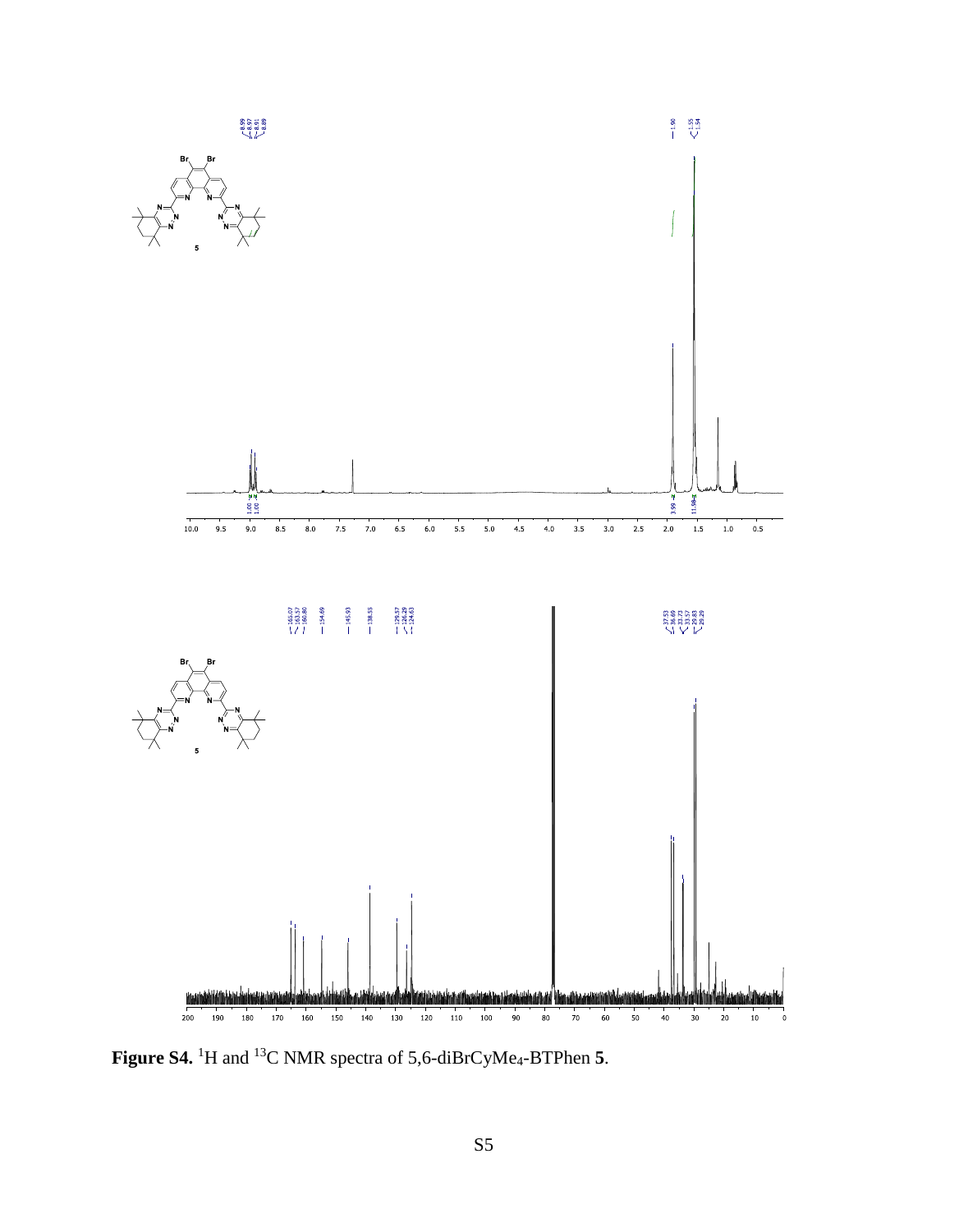### **2. Extraction Results**

|  | <b>Table S1</b> Distribution ratios (D) and separation factors (SF) of $Am(III)$ and $Cm(III)$ at varying |  |  |  |  |  |
|--|-----------------------------------------------------------------------------------------------------------|--|--|--|--|--|
|  | $HNO3$ concentration as a function of time for $CyMe4-BTPhen 2$ .                                         |  |  |  |  |  |

| [HNO <sub>3</sub> ] | $t$ (min) | $D_{Am}$ | $\boldsymbol{D}_{\mathbf{C}\mathbf{m}}$ | $SF_{Am/Cm}$ |
|---------------------|-----------|----------|-----------------------------------------|--------------|
| 0.1                 | 30        | 471      | 440                                     | 1.1          |
|                     | 60        | 377      | 300                                     | 1.3          |
|                     | 120       | 382      | 317                                     | 1.2          |
|                     | 240       | 461      | 322                                     | 1.4          |
| 0.3                 | 30        | 774      | 706                                     | 1.1          |
|                     | 60        | 501      | 513                                     | 1            |
|                     | 120       | 657      | 556                                     | 1.2          |
|                     | 240       | 359      | 319                                     | 1.1          |
| $\mathbf 1$         | 30        | 511      | 390                                     | 1.3          |
|                     | 60        | 369      | 298                                     | 1.2          |
|                     | 120       | 450      | 372                                     | 1.2          |
|                     | 240       | 634      | 447                                     | 1.4          |
| 3                   | 30        | 523      | 441                                     | 1.2          |
|                     | 60        | 239      | 211                                     | 1.1          |
|                     | 120       | 717      | 573                                     | 1.2          |
|                     | 240       | 777      | 566                                     | 1.4          |

**Table S2** Distribution ratios (*D*) and separation factors (SF) of Am(III) and Cm(III) at varying HNO<sup>3</sup> concentration as a function of time for Br-CyMe4-BTPhen **3**.

| [HNO <sub>3</sub> ] | $t$ (min) | $\mathbf{D}_{\mathbf{A}\mathbf{m}}$ | $\boldsymbol{D}$ Cm | SFAm/Cm |
|---------------------|-----------|-------------------------------------|---------------------|---------|
| 0.1                 | 30        | 26                                  | 4.2                 | 6.2     |
|                     | 60        | 61                                  | 9.3                 | 6.6     |
|                     | 120       | 49                                  | 23                  | 2.1     |
|                     | 240       | 50                                  | 25                  | 2.0     |
| 0.3                 | 30        | 44                                  | 6.1                 | 7.2     |
|                     | 60        | 208                                 | 35                  | 5.9     |
|                     | 120       | 161                                 | 81                  | 2.0     |
|                     | 240       | 166                                 | 79                  | 2.1     |
| $\mathbf{1}$        | 30        | 260                                 | 59                  | 4.4     |
|                     | 60        | 301                                 | 138                 | 2.2     |
|                     | 120       | 268                                 | 136                 | 2.0     |
|                     | 240       | 281                                 | 163                 | 1.7     |
| 3                   | 30        | 479                                 | 243                 | 2.0     |
|                     | 60        | 370                                 | 192                 | 1.9     |
|                     | 120       | 439                                 | 256                 | 1.7     |
|                     | 240       | 414                                 | 219                 | 1.9     |